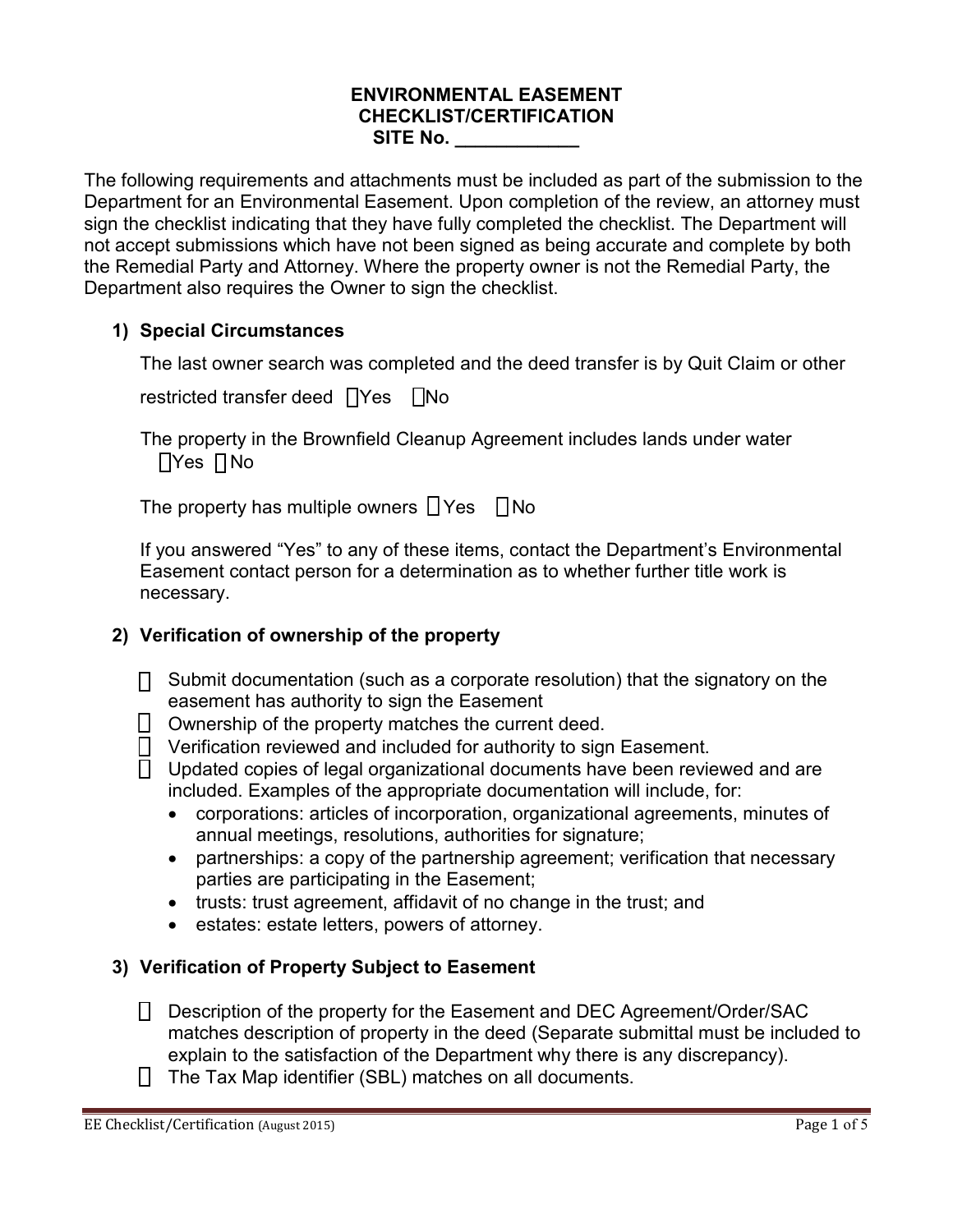#### **4) Survey Review**

- $\Box$  Survey includes metes and bounds description.
- $\Box$  Survey includes a graphic scale.
- $\Box$  Survey includes Tax Map Section, Block and Lot.
- $\Box$  Survey includes physical address and is consistent with the DEC Agreement/Order/SAC.
- $\Box$  The survey must bear the name, address, telephone number, signature and certification of the professional land surveyor who performed the survey, his or her official seal and registration number, the date the survey was completed, the dates of all of the surveyor's revisions.
- $\Box$  The survey boundaries must be drawn to a convenient scale, with that scale clearly indicated. A graphic scale, shown in feet and meters, must be included.
- $\Box$  The symbols and abbreviations that are used on the survey must be identified by the use of a legend.
- $\Box$  Diagrams must be accurately presented.
- $\Box$  The point of beginning of the legal description must be shown.
- $\overline{\Pi}$  The legal description must be correct.
- $\Box$  The legal description must state the acreage.
- $\Box$  If the deed(s) description differs from the measured bearings/angles/distances, both must be indicated on the survey.
- $\Box$  The survey must show the location of all buildings/monuments/overlaps/encroachments upon the surveyed property with their locations defined by measurement perpendicular to the nearest perimeter boundaries.
- $\Box$  The survey must depict the location of visible improvements within five feet of each side of boundary lines.
- $\Box$  The survey must show ponds, lakes, springs, rivers or a natural water boundary bordering on or running through the surveyed property; the survey must measure the location of the natural water boundary and note on the survey the date of the measurement.
- $\Box$  The survey must correctly depict the environmental easement area with corresponding metes & bounds description and acreage, and include the following sentence: "*This property is subject to an environmental easement held by the New York State Department of Environmental Conservation pursuant to Title 36 of Article 71 of the New York Environmental Conservation Law. The engineering and institutional controls for this Easement are set forth in the Site Management Plan (SMP). A copy of the SMP must be obtained by any party with an interest in the property. The SMP can be obtained from NYS Department of Environmental Conservation, Division of Environmental Remediation, Site Control Section, 625 Broadway, Albany, NY 12233 or at derweb@dec.ny.gov".* This reference must be located on the face of the survey and be in at least 15-point type.
- $\Box$  If the survey consists of more than one sheet, sheets must be numbered and the total number of sheets must be indicated on each sheet.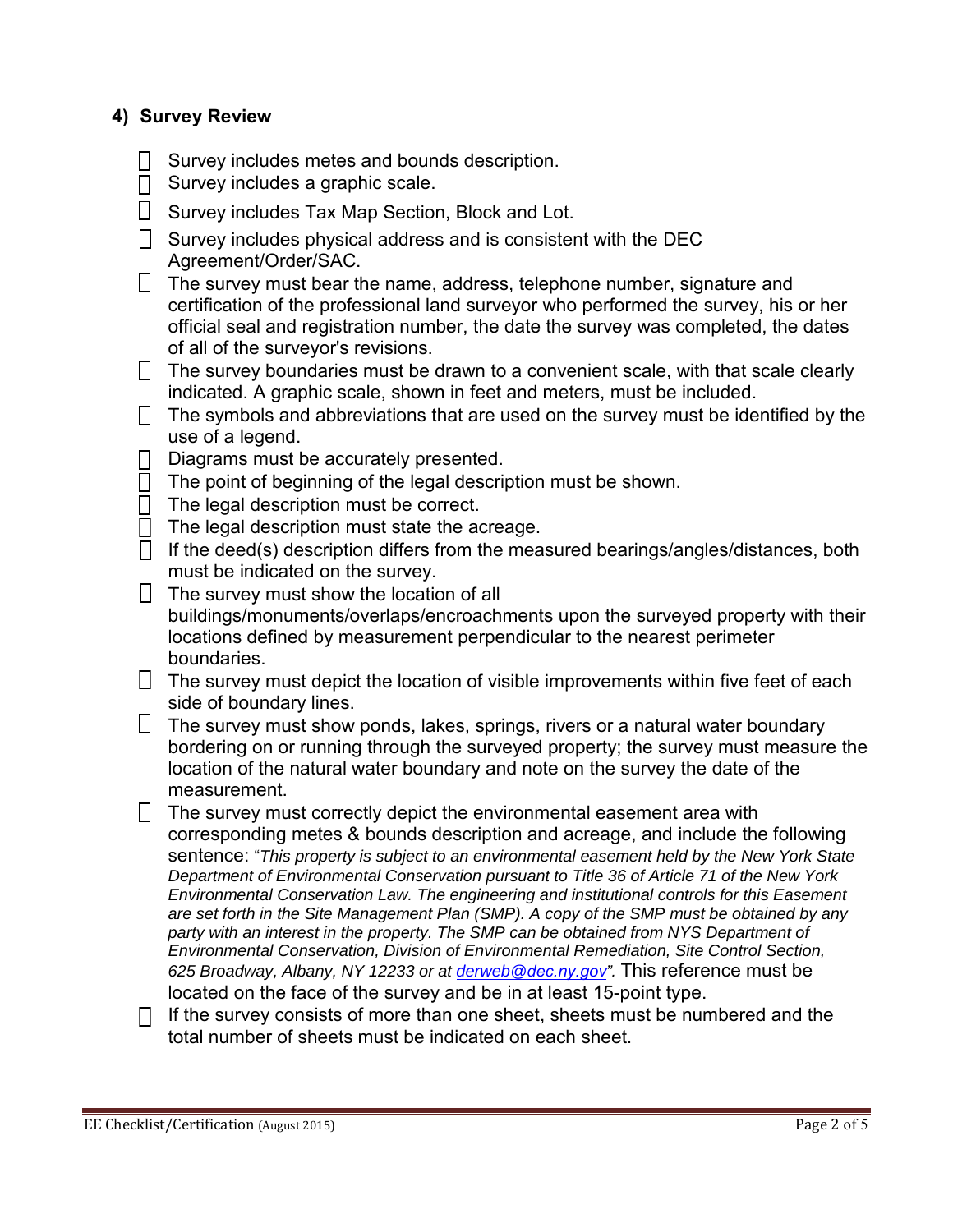$\Box$  In addition to county-specific requirements, submittal of the approved survey to the Department must include the following:

- A "D" sized copy (24" x 36") of the final signed, stamped map
- A 600 DPI scan of the final signed, stamped map
- An Autocad .dwg or exported .dxf file of the polyline (at a minimum) of the final survey

## **5) Submissions**

 $\Box$  The Environmental Easement Package being submitted to the Department includes the applicable documents set forth in Attachment A.

# **PLEASE READ THE FOLLOWING CAREFULLY**

The Remedial Party and the Remedial Party's attorney understand and acknowledge that the New York State Department of Environmental Conservation will rely on each and every answer in this statement: (1) to determine whether the Easement Package can be reviewed in a timely fashion; and (2) to determine whether the Easement Package should be approved. The Remedial Party and the Remedial Party's attorney understand and acknowledge that any false statement or misrepresentation herein will constitute cause for the revocation of the Certificate of Completion issued in reliance on this checklist and accompanying documentation. The Remedial Party and the Remedial Party's attorney further acknowledge that the failure to provide the Department with valid and enforceable Environmental Easement on the property may be grounds for the Department to revoke any Certificate of Completion for the site.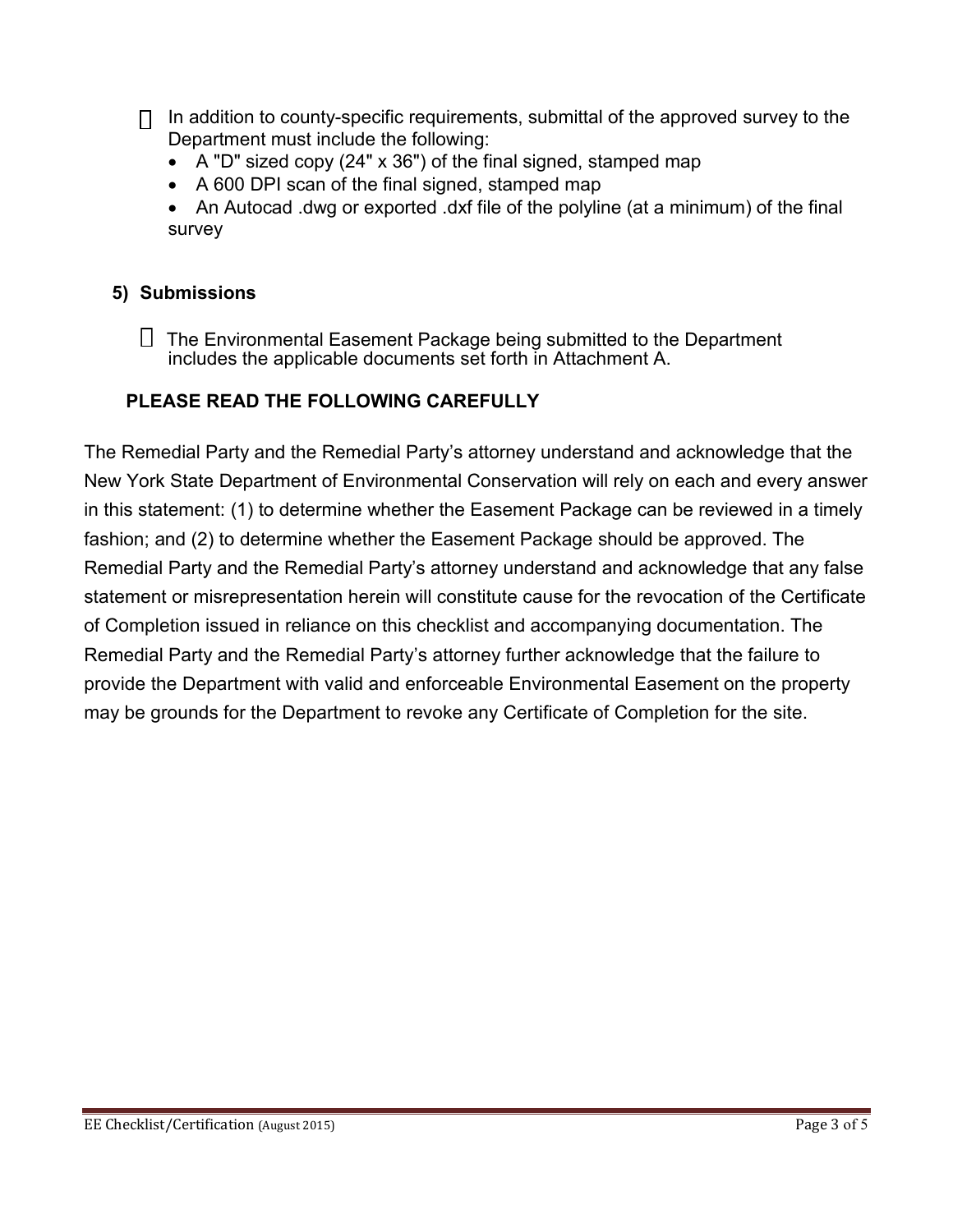#### **Statement of Certification and Signatures**

I have reviewed the information being submitted in relation to this Easement Package and this information, to the best of my knowledge and belief, is accurate and correct. I further acknowledge that the failure to provide the Department with valid and enforceable Environmental Easement on the property may be grounds for the Department to revoke any Certificate of Completion for the site.

1) By Remedial Party:

I hereby affirm that information provided on this form and its attachments is true and complete to the best of my knowledge and belief. I further acknowledge that the failure to provide the Department with valid and enforceable Environmental Easement on the property may be grounds for the Department to revoke any Certificate of Completion for the site.

|                                  | Date: Signature: Signature: Signature: Signature: Signature: Signature: Signature: Signature: Signature: Signature: Signature: Signature: Signature: Signature: Signature: Signature: Signature: Signature: Signature: Signatu                                                      |                 |
|----------------------------------|-------------------------------------------------------------------------------------------------------------------------------------------------------------------------------------------------------------------------------------------------------------------------------------|-----------------|
|                                  |                                                                                                                                                                                                                                                                                     |                 |
| 2) By Remedial Party's Attorney: | that I am authorized by that entity to make this certification; that this certification was<br>prepared by me or under my supervision and direction; and that information provided on this<br>form and its attachments is true and complete to the best of my knowledge and belief. | $($ entity $);$ |
|                                  |                                                                                                                                                                                                                                                                                     |                 |

Attachment

Print Name: